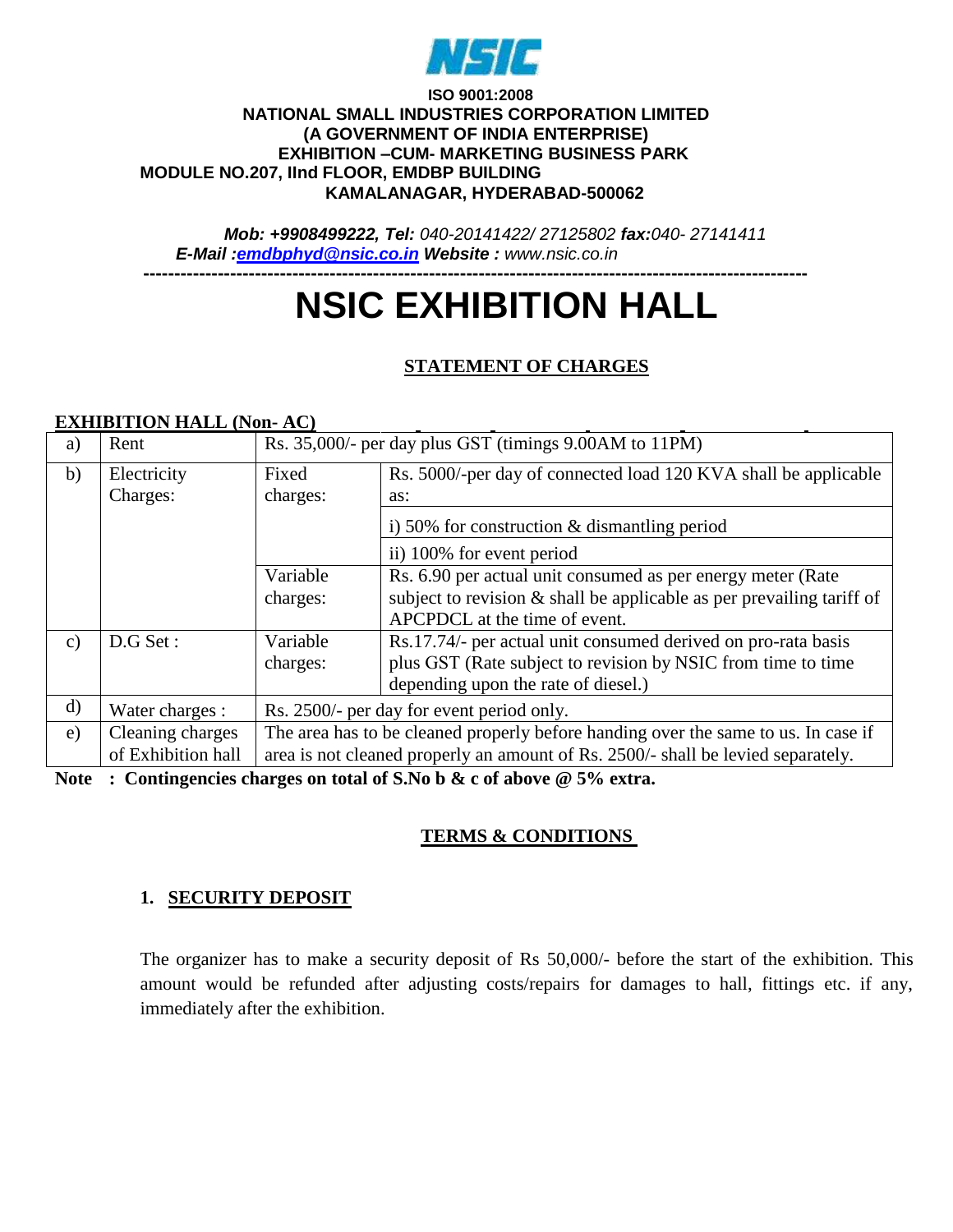# **2. RENTAL AND OTHER CHARGES:**

#### **A. Exhibition Hall:**

| S1             | Description                                                | Unit | Charges                                         |
|----------------|------------------------------------------------------------|------|-------------------------------------------------|
| No.            |                                                            |      | (9.00 AM to 11.00 PM)                           |
|                |                                                            |      |                                                 |
| $\mathbf{1}$   | Exhibition hall-lease rent (Non-                           | Per  | Rs 35000/- plus GST                             |
|                | AC)                                                        | day  |                                                 |
| $\overline{2}$ |                                                            |      | 2days prior to start of event                   |
|                | Construction period                                        | day  |                                                 |
| 3              | Dismantling period                                         | day  | 1 day after conclusion of event                 |
| $\overline{4}$ | Electricity charges *                                      |      |                                                 |
|                | a) Fixed charges- Connected                                | Per  | Rs 5000/-                                       |
|                | load 120 KVA and shall be                                  | day  |                                                 |
|                | applicable as under:                                       |      |                                                 |
|                | i): 50% for construction and                               |      |                                                 |
|                | dismantling period                                         |      |                                                 |
|                | ii) 100% for event period                                  |      |                                                 |
|                |                                                            |      |                                                 |
|                | b)Variable charges                                         | Per  | Rs 6.90/- per actual unit consumed as per       |
|                |                                                            | unit | energy meter (Rate subject to revision and      |
|                |                                                            |      | shall be applicable as per prevailing tariff of |
|                |                                                            |      | APCPDCL at the time of event)                   |
|                | C) D G Supply                                              | Per  | 17.74/- per actual unit consumed derived on     |
|                |                                                            | unit | Pro-rata basis (Rate subject to revision by     |
|                |                                                            |      | NSIC from time to time)                         |
|                |                                                            |      |                                                 |
|                | * Contingencies charges on<br>a)<br>total of $a+b+c$ above | LS   | 5%                                              |
| 5              | Water charges: for events period                           | Per  | Rs 2500/-                                       |
|                | only                                                       | day  |                                                 |
|                |                                                            |      |                                                 |
| 6              | Cleaning of exhibition hall -One                           | L S  | Regular cleaning of exhibition hall, stall etc. |
|                | time                                                       |      | shall be carried out by the party. The area     |
|                |                                                            |      | has to be cleaned properly before handing       |
|                |                                                            |      | over the same to us. In case if area is not     |
|                |                                                            |      | cleaned properly an amount of Rs 2500/-         |
|                |                                                            |      | shall be levied separately                      |
|                |                                                            |      |                                                 |

Note: GST on Sl No. 4 to 6 as applicable shall be extra.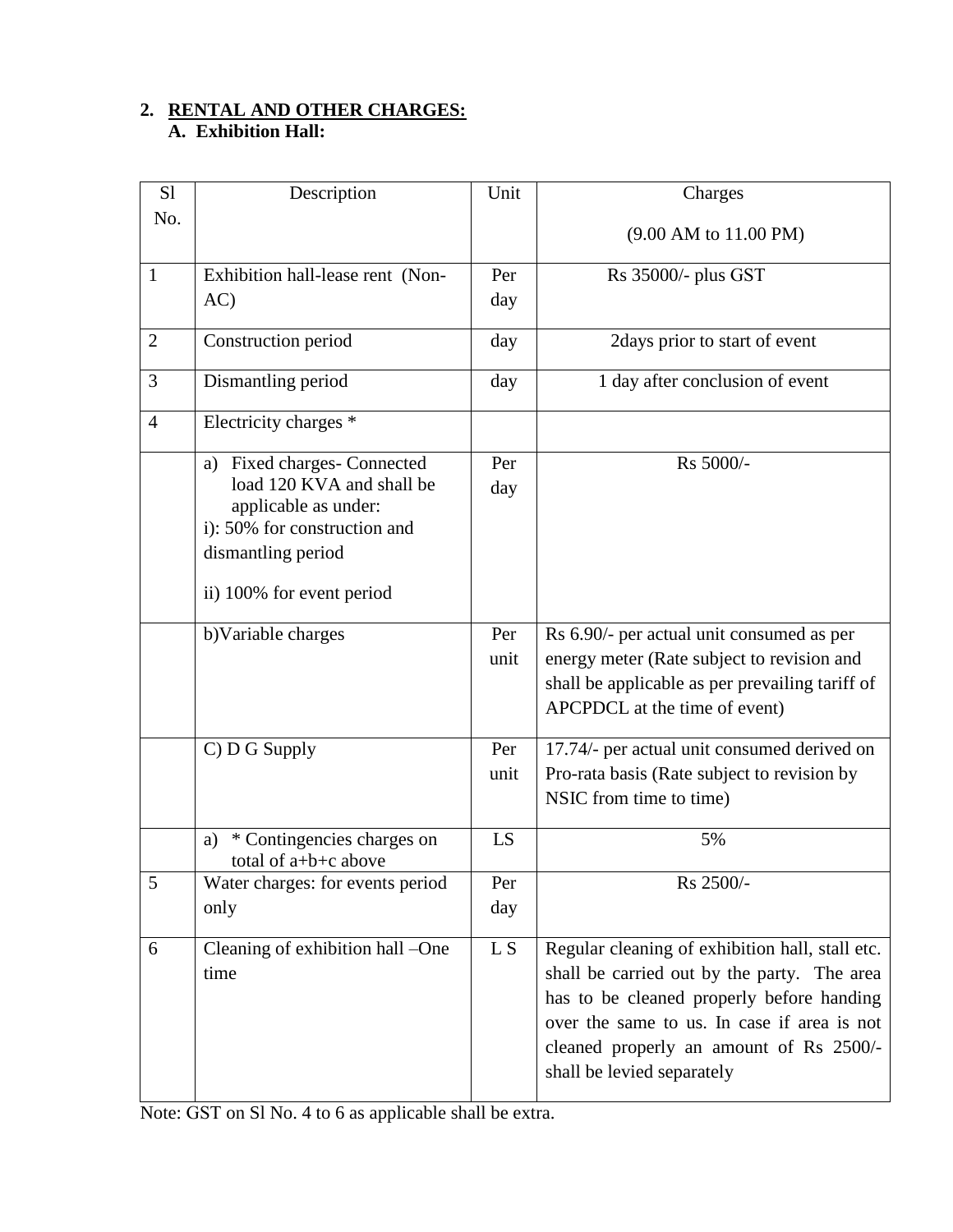| S <sub>1</sub><br>No. | Description                                                                      | Unit                  | Charges<br>(9.00 AM to 11.00 PM)                                                                                                                                                                                                                            |
|-----------------------|----------------------------------------------------------------------------------|-----------------------|-------------------------------------------------------------------------------------------------------------------------------------------------------------------------------------------------------------------------------------------------------------|
| $\mathbf{1}$          | Open space-Lease rent                                                            | Per<br>Sqm<br>per day | Rs 14.00/- plus GST, shall be<br>applicable for the event period only                                                                                                                                                                                       |
| $\overline{2}$        | Electricity charges                                                              |                       | Electricity for exhibition to be organized in<br>the open space area shall be arranged by the<br>organizer                                                                                                                                                  |
| 3.                    | Complimentary period                                                             |                       |                                                                                                                                                                                                                                                             |
|                       | Construction period<br>a)                                                        |                       | 5 days                                                                                                                                                                                                                                                      |
|                       | b) Dismantling period                                                            |                       | 3 days                                                                                                                                                                                                                                                      |
| $\overline{4}$        | Extra construction and<br>dismantling period over and<br>above at Sl no. $3 & 4$ |                       | Shall be charged $@$ 50% of the specified<br>lease rent                                                                                                                                                                                                     |
| 5                     | Cleaning of open area                                                            | L <sub>S</sub>        | Regular exhibition and stall cleaning has to<br>be done by the party. The area has to be<br>cleaned thoroughly before handing over the<br>same to us. In case if area is not<br>cleaned properly an amount of Rs 2000-<br>plus GST shall levied separately. |
| 6                     | <b>Timings</b>                                                                   |                       | 9.00 AM to 11.00 PM                                                                                                                                                                                                                                         |

# **C. Conference Hall:**

| <b>Sl</b> | <b>Description</b>                                                 | Unit    | <b>Charges</b>                                |
|-----------|--------------------------------------------------------------------|---------|-----------------------------------------------|
| No.       |                                                                    |         | $(9.00 \text{ AM to } 11.00 \text{ PM})$      |
|           | Conference hall rental charges<br>(Non A C. (As is where is basis) | Per day | Rs 4000/- plus GST plus Electrical<br>charges |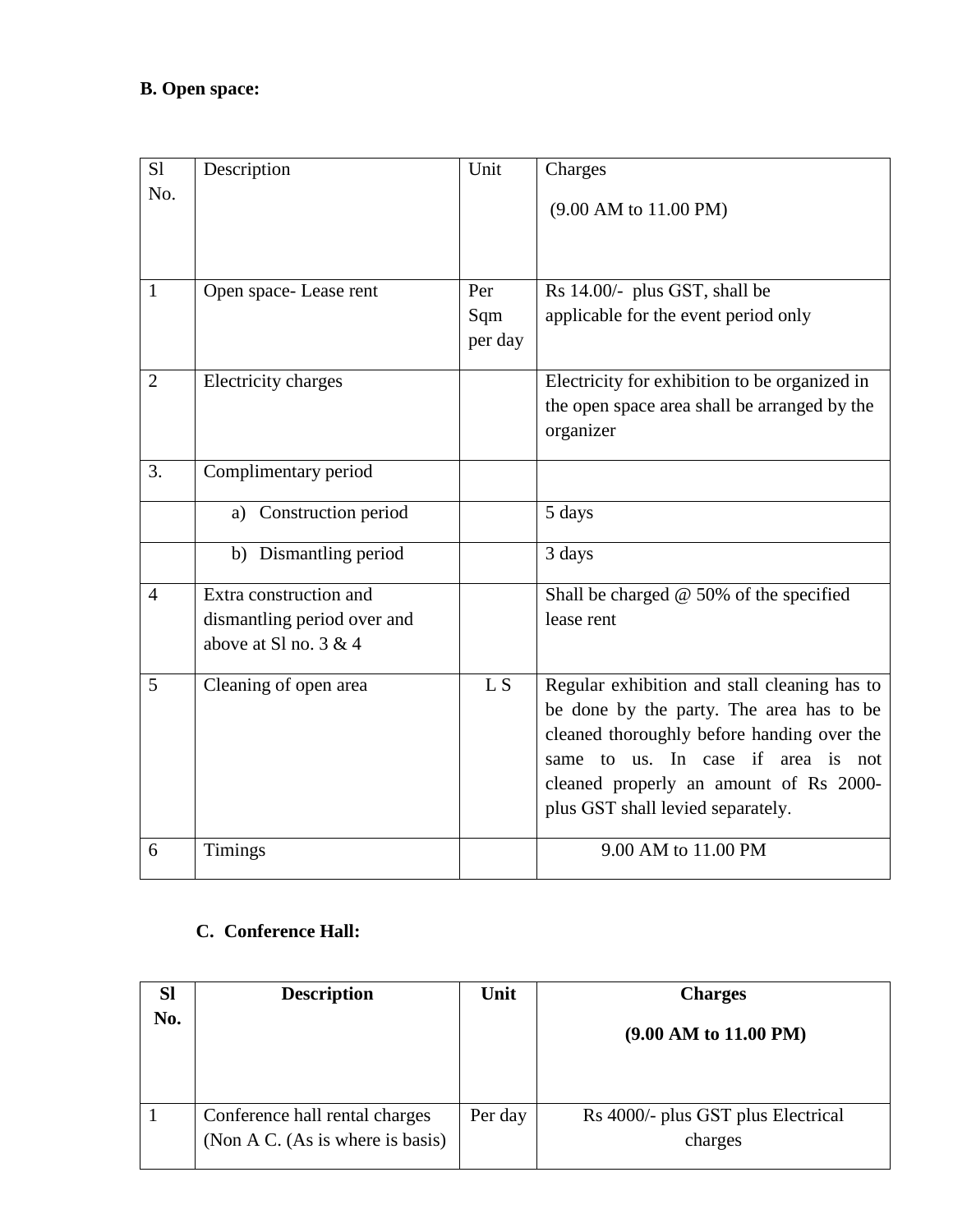Note: 1. Event organizer has to make their own arrangement for power supply in open space area. NSIC does not take any responsibility and does not guarantee for power supply for the exhibition to be organized by the organizer in the open area.

2. Allotment of open space for exhibition and conference hall shall be considered only on a specific request from the party.

#### **3. PAYMENT OF LICENCE FEE & SECURITY DEPOSIT**

The rent shall be charged on the per day basis. The rent includes general street lighting and general security on the gates  $\&$  inside the building as already available. The organiser has to make their own security arrangement for safeguarding of their materials. NSIC shall no way be held responsible for any theft, pilferage or otherwise of any articles, materials etc. NSIC will confirm the availability of space on receipt of payment as per payment schedule given below:-

- (a) Rs 25000/- as booking amount along with application form.
- (b) Rs.25000/- before two months of start of event.
- (c) .Balance amount together with security deposit of Rs 50,000/- (As mentioned at Sl No. 1 above), derived as per Sl No. 2 above and as mentioned in the confirmation letter has to be paid in advance before start of event.
- (d) NSIC reserves the right not to allow the event organizer to conduct event in case of defaults of advance payments.
- (b) in case of cancellation of Exhibition / Event by the 'organizer' the booking amount paid by event organizer will be refunded by NSIC as under:

| Notice period           | Penalty rates                            |
|-------------------------|------------------------------------------|
|                         | (As % of rental charges/preform invoice) |
| More than 30 days       | 50 % of amount paid                      |
| 30 or less than 30 days | 100% of amount paid                      |

Payment should be made by way of Demand Draft/Pay Order in favour of The National Small Industries Corporation Limited, Hyderabad along with prescribed Application Form for space booking duly filled in and signed.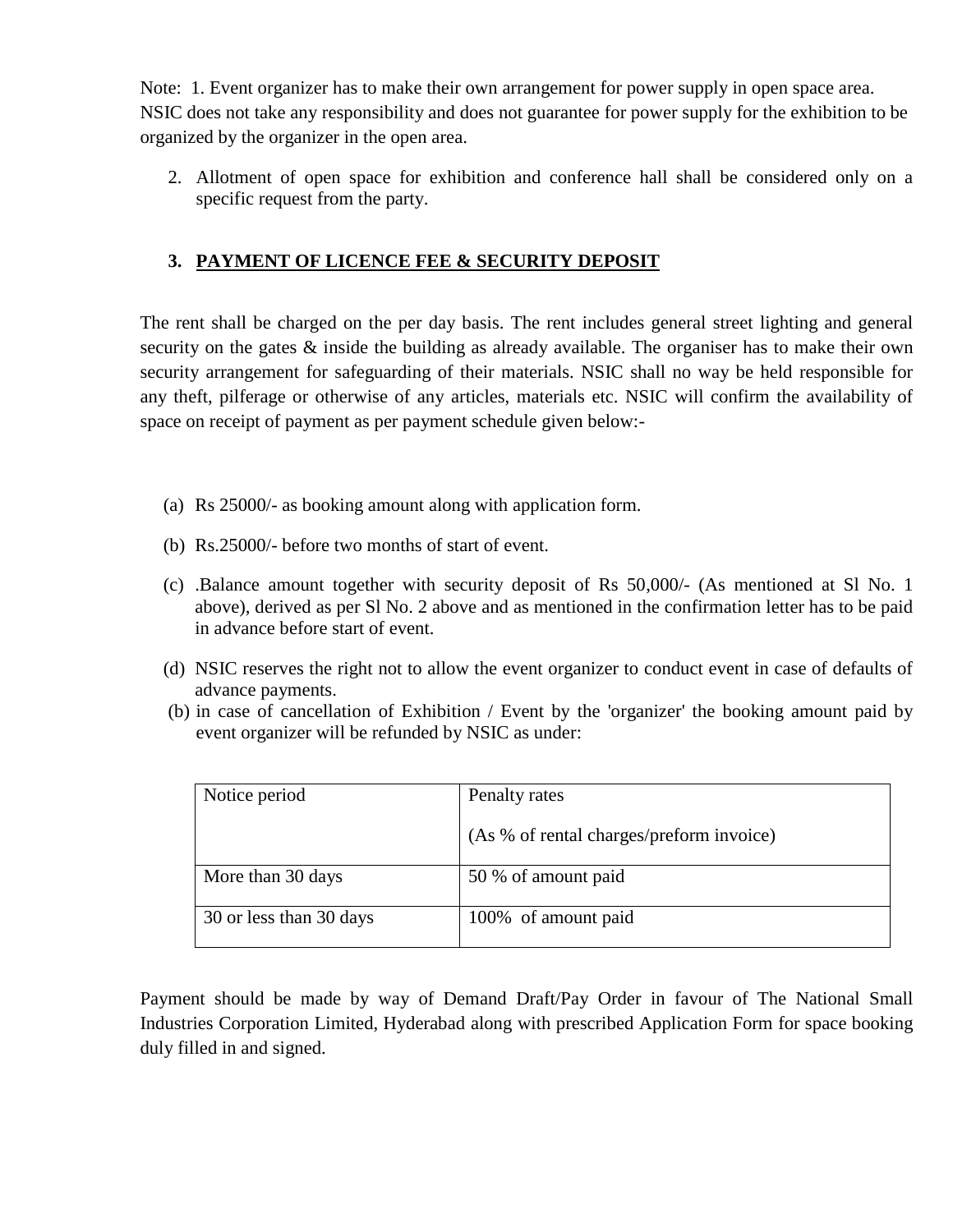#### **4 COMPLIMENTARY DAYS FOR CONSTRUCTION/DISMANTLINGS:**

A) Inside exhibition hall:

For construction: 2 days For dismantling: 1 day

B) Open space for hangar: For construction: 5 days For dismantling: 3 days

Note: Incase any organizer requires extra days other than complimentary days for construction/dismantling purposes, rental charges @ 50% will be charged for the extra days over and above complimentary days.

## **5. HANDING AND TAKING OVER OF EXHIBITION AREA**

The exhibition area for the purposes of organizing events/trade fairs etc. shall be handed over by NSIC on " as is where is" condition to the authorized representative of the Organizer at 10.00 am on the date specified in the approval letter issued by NSIC. Name and signature of the person authorized to take the possession should be conveyed in writing to NSIC.

The organizer should ensure to bring to the notice of concerned NSIC Officer about any damage etc. in writing before taking over the possession.

#### **6. TAKING OVER THE EXHIBITION AREA**

The organizer shall hand over the space/exhibition hall allotted for organizing event, by 9.00 am on the date specified in the approval letter of NSIC.

#### **7. PENALTY**

In case the organiser fails to vacate the exhibition area on the stipulated date, the organiser will be liable for following penalties.

- a. 50% of rental charges will be levied for the extended period up to 10 days in case the organiser does not hand over the hall within the stipulated period and thereafter 100% rent will be charged. Amount will be calculated as per the statement of charges given at Sl No. 2 above and on the basis of gross area occupied for hangar.
- b. Organizer's, infrastructure including display aids and material used for hangers if any will be removed by NSIC at the cost & risk of the organizer and stored in the premises of NSIC for which storage charges will have to be paid by the organizers before same are released on "As is Where is Basis" without any liability whatsoever on NSIC.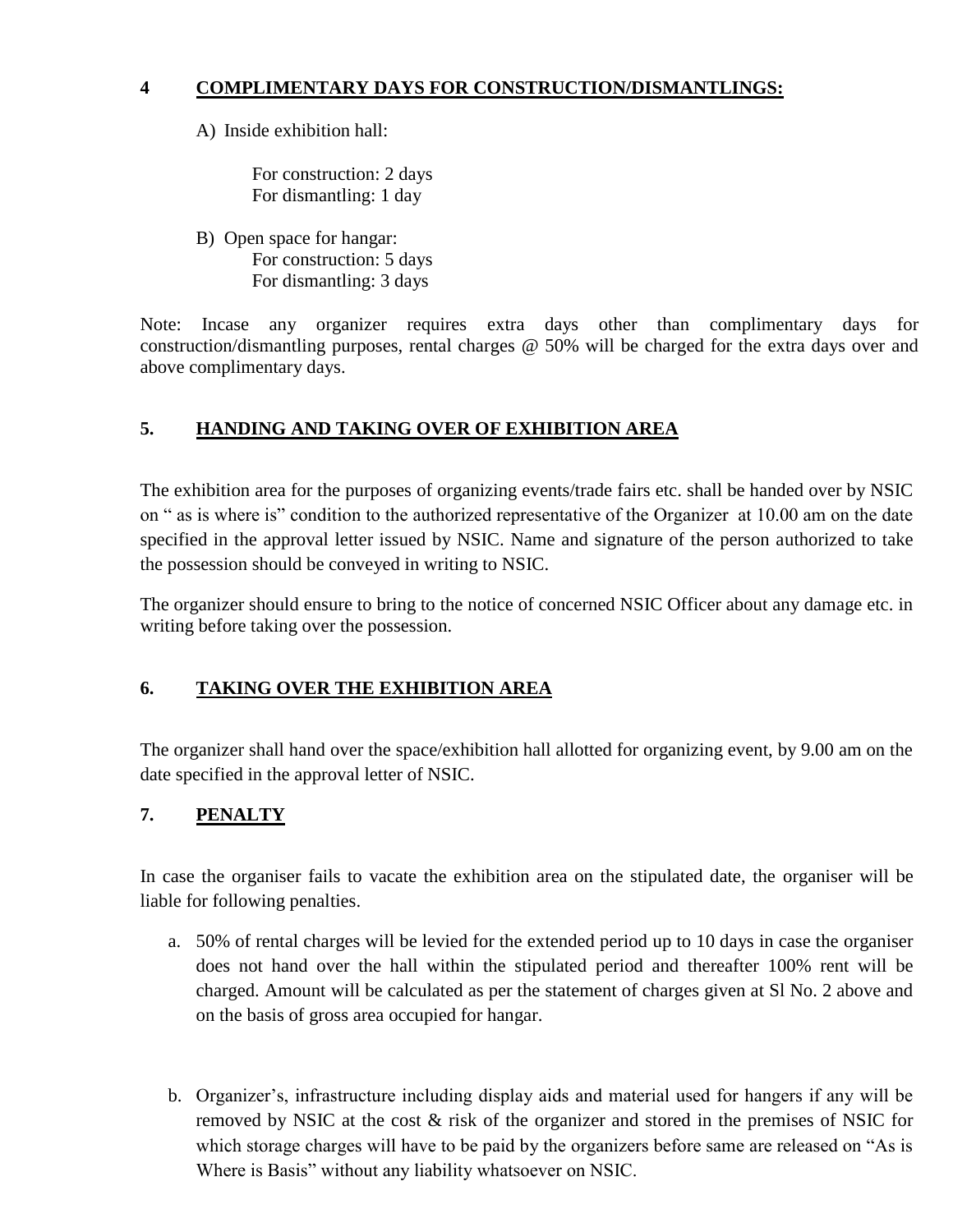#### **8. CHARGES FOR POWER CONSUMPTION ETC.**

Charges for these services shall have to be deposited at least 15 days before the commencement of the event / licence period. The request for these services should be submitted one month in advance.

## **9. PARKING**

Parking space on complimentary basis will be allotted for parking of the vehicle of the organizers, exhibitors and visitors.

# **10. PHOTOGRAPHY**

The NSIC reserves the right to photograph/video filming of any exhibition/event.

## **11. SECURITY**

Organizer will be responsible for the security of their stalls/exhibits and overall security of the exhibition site including products on display, showcase/material etc. They will make security arrangements through the approved Security Agencies.

## **12. SERVICE AGENCIES**

Work of cargo handling, construction of stands, decoration, furniture and catering should be executed by the reputed agencies.

# **13. INSURANCE**

The organizer have at all times at his own cost during event period shall obtain valid and adequate insurance cover against theft, damage to property, personal injury, third party losses, fire, accident, natural calamities, act of God and such other risks normally insured by exhibitors / or as the organizers may require insurance coverage in connection inter alia exhibitors property and its activities during the exhibition period (including the moving in and moving out period).

# **14. LAYOUT PLANS, CONSTRUCTION / DECORATION ANDDISPLAY**

# **ARRANGMENTS**

Architectural layout plans and construction of stalls etc. for the exhibition have to confirm the following guidelines:-

1. The organiser should get the layout plan approved by NSIC before carrying out any construction work.

2. The Exhibitors/Organizer must plan an event in NSIC Complex keeping in view the public safety, free access to public facilities, convenience and safety to NSIC property.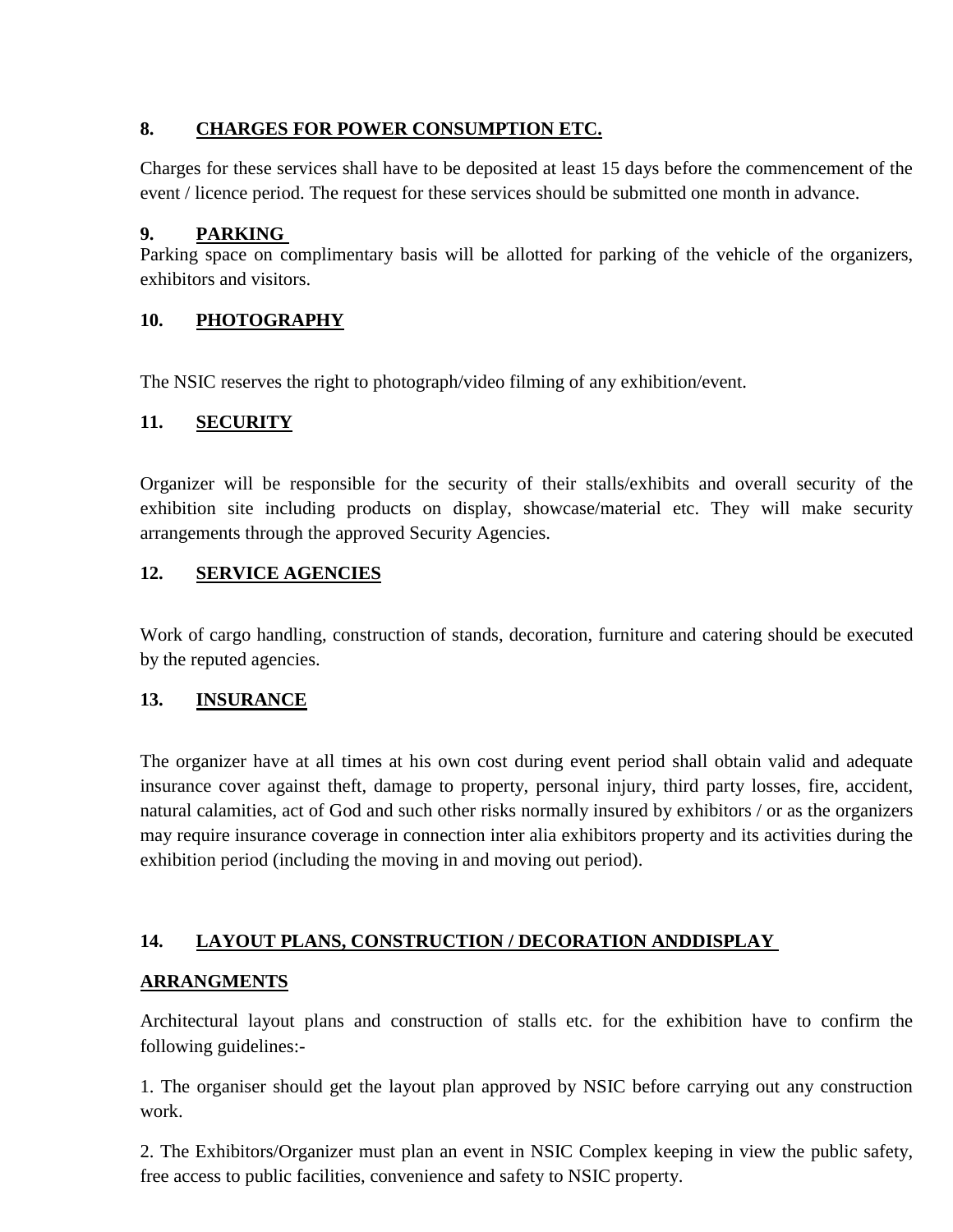3. The organizer and their designers must inspect the hall / open area and make note of salient features like locations of columns, fire safety equipments, main electricity distribution board, arrangement for water supply / disposal arrangement, service doors and approach to toilets etc. The layout of the exhibition must clearly show all such features.

4. The organizer will prepare the layout of exhibition keeping in mind the guidelines mentioned in the succeeding paragraphs.

i) Clear access to main electrical distribution boards and fire safety equipment for easy operation.

ii) Stand construction should be independent of the walls, columns and roof of the halls.

5. The Organisers can put up their buntings/Boards in such a fashion that no part of the buildings damaged and shall take full care to safeguard the premises. The Organiser must ensure that no damage is done to the buntings/Boards of NSIC. Light weight buntings can be hung inside hall with high ceiling and from the existing hanging arrangement. No hanging of the buntings, however be arranged from electronic conduits cables fixtures. In case the organizer intends to provide specific hanging arrangement, the same should have the prior approval of the I/c of the EMDBP building.

6. The organizer to ensure that the host / hostess and presenters, engaged to promote different products and services on behalf of exhibitors, be decently attired keeping in view the law of the land and cultural ethos.

7. The sound decibel is to be regulated in the interest of all other users and visitors. To avoid nuisance / disturbance, sound level is not allowed to exceed 7 decibels due to use of any sound & music system.

#### **15. TERMS & CONDITIONS FOR ORGANISING EXHIBITIONS**

1. Confirmation of space booking will be done on receipt of Rs 25000.00 along with dully filled-in application form with written commitment to make payment as per the schedule of payment. In the event of any failure of honouring this payment schedule, NSIC has the discretion to cancel the reservation and allot hall to any other fair organiser(s) requiring space during that period.

2. NSIC will hand over the possession of Hall after receiving full payment.

3. Payment for utilization of any other additional facilities / services during the currency of the exhibition is required to be made before the close of event.

4. If dues are not settled as per payment schedule, the exhibition materials would not be allowed to be taken out of NSIC Premises. Delayed removal of exhibits on account of default in settling dues is liable to be penalized.

5. The damages caused during the currency of the tenancy to NSICs premises and infrastructure, if any, will be jointly inspected to see the extent of damages and assess the cost of restoration. The damages so assessed should be restored by the organiser or such cost will be adjusted from the security deposit.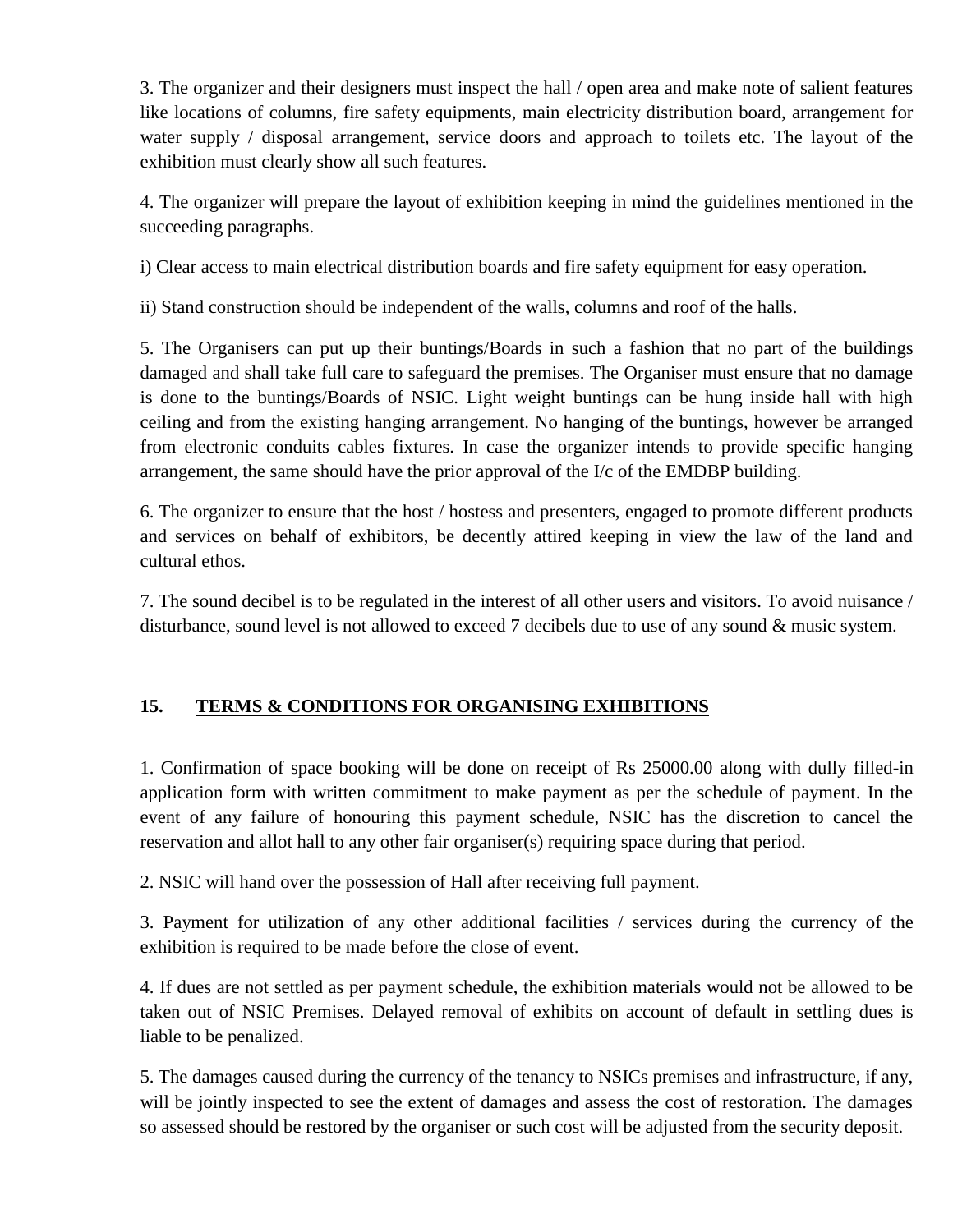6. No material will be allowed to be taken out of the premises of NSIC by the organizer without obtaining clearance to issue "out-passes" issued by NSIC Authorities.

7. A team of NSIC officers will visit the site of the exhibition and any violation of the Guidelines may result in imposition of compensatory payment and dismantling of contravening booths / structures at the cost and risk of the organizer. Serious violations may result in closing down of the exhibition keeping in view the safety of the public without any liability to NSIC.

8. Permission to display of banners, buntings, hoardings etc. at places in the NSIC Complex should be obtained at least 15 days prior to the event.

9. NSIC Logo can be utilized in publicity material of the event by the organizer with prior permission. For this, organizer is advised to submit proposal well in advance along with publicity material / text.

10. The Organizer will ensure removal of all abandoned material /trash from the premises and dispose off the same outside NSIC Complex at his own cost after close of the fair. If the exhibitors leave behind such items, it will result in the Organiser being billed for removal and disposal of the same. Such bill / bills is subject to adjustment against the Security Deposit.

11. If the exhibition involves foreign companies displaying their products and services, the organizer is to ensure that the Custom Department is informed well in advance and necessary formalities are completed before exhibits are disposed off in Indian market. The organizer will squarely be responsible for any violation of the applicable laws in this regards.

12. If the exhibition involves across-the counter-sales, the organizer is to ensure that the Sales Tax Department is informed in advance and all the payable tax is deposited by the exhibitors. The organizer will be solely responsible for any violation of the applicable laws and he will keep NSIC indemnified against any liability in this regards.

13. The allotted Premises are public premises as defined in the Public Premises (Eviction of Unauthorized occupants) act, 1971 and the rules framed there under which are now in force or which may hereafter come into force shall be applicable for all matters provided in the said Act.

14. In case of violation of any Guidelines specified above or specified by any other Law Enforcing Agency, NSIC reserves the right to close the stand /stall/pavilion and /or levy a fine as decided by the Committee of NSIC officers or any other law enforcing agency and / or get the construction removed at the risk and cost of the Organiser /exhibitor. No claim of refund or compensation would be entertained in such cases.

15. The NSIC reserves the right to cancel, withdraw the allotment in the event of unforeseen /unavoidable circumstances or for non- compliance of payment schedule.

16. The organizers shall indemnify NSIC from any claims from their exhibitors, contractors, service providers, visitors /others arising out of any account / reason whatsoever.

17. In the event of violation of these rules, NSIC shall have the right to close down the pavilion and no refund of amount paid will be allowed.

18. The organisor shall take all necessary precaution to ensure that no part of the building shall get damaged or create hindrance/nuisance to the occupants in the building.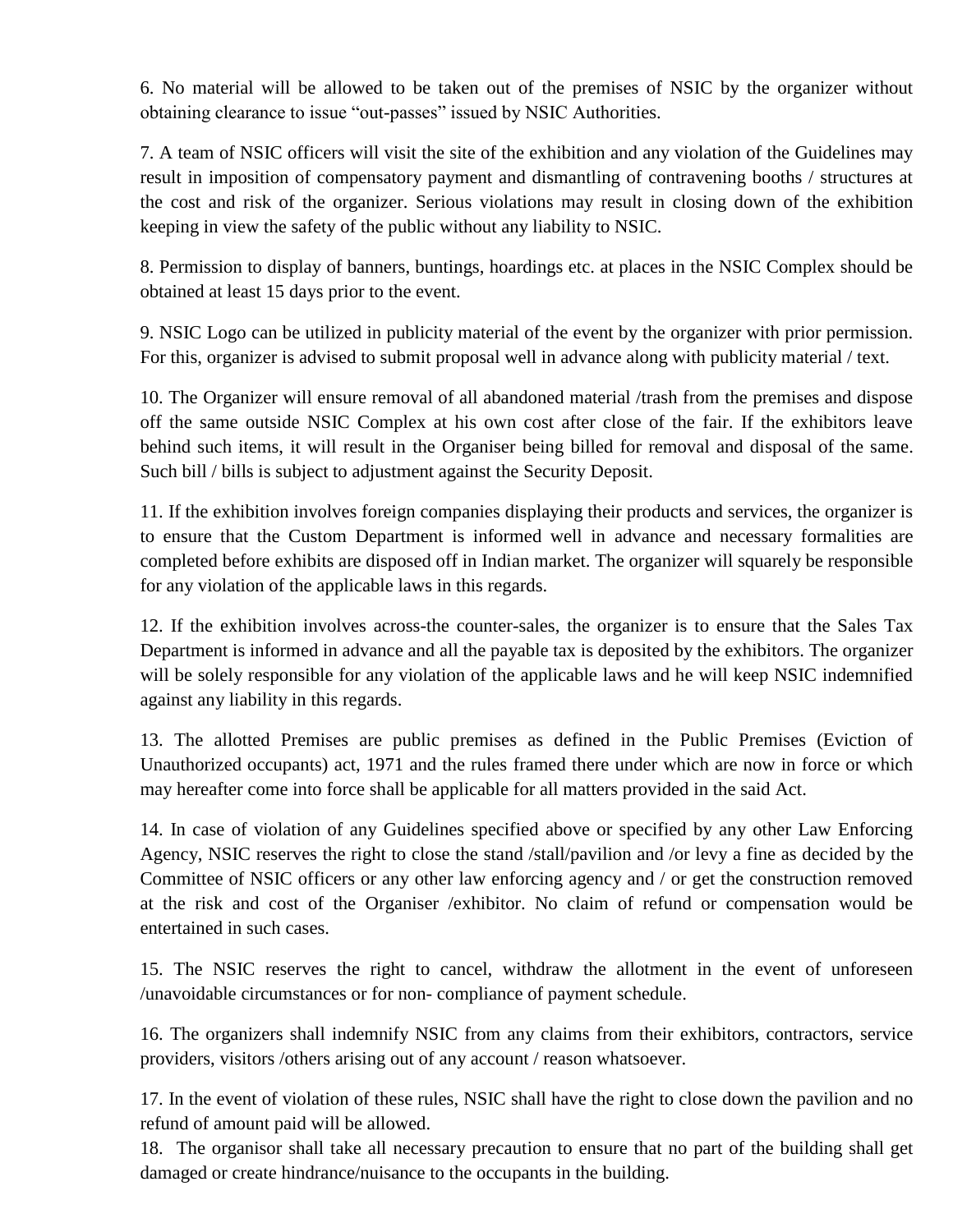#### **16. PUBLIC SAFETY / MISCELLANEOUS**

The following safeguards should be complied with by the organizer in order

to ensure safety while organizing the exhibition/event:-

1. Cooking is not allowed inside the exhibition halls/area. Due care of hygiene and sanitation should be maintained in and around exhibition halls.

2. Public safety is of paramount importance. The organizers will ensure regulated inflow of visitors to the halls and ensure no untoward incident takes place. The organizers will post trained personnel to manage visitors' movement properly.

3. Adequate first aid services /paramedical services should also be arranged by the organizers.

4. It will be the responsibility of the Organiser to ensure safety of workers inside NSIC Premises for which all precautionary steps should be taken.

5. No gas stove and other implements using live flame are permitted within the NSIC Complex for the purpose of any demonstration.

6. The organizers will ensure that no exhibitor keeps any hazardous chemicals, gases, and firearms in the stalls.

7. The organizer will keep required number of fire extinguishers and maintain fire fighting instruments within exhibition site as per safety regulation at his own cost. Use of fire hazard material like thatch, dry grass and other similar inflammable material is not permitted. Only fire retardant material should be used for construction and decoration of booths.

8. Sound engineering practice would be employed for work of electrical wiring from the main switches to the lights and other fixtures.

9. All electrical wiring work will be carried out only by licensed electrical contractors.

10. Each stall should have an adequate rated switch fuse unit, MCB or cut-out

to enable isolation in case of any emergency / overloading.

11. Electrical wiring under the carpets is potential fire risk. Wherever these are unavoidable, adequate precaution should be taken by covering these wiring by wooden ramps. Wiring with joints should not be provided under the carpet.

12. The electrical equipment installed must be earthed as per Indian Electricity Rules 1956 amended up to date. Connection may be made to the nearest NSIC main earth lead.

13. Power factor improvement capacitor should be provided with the connected equipment wherever motors of 5 hp or above are used.